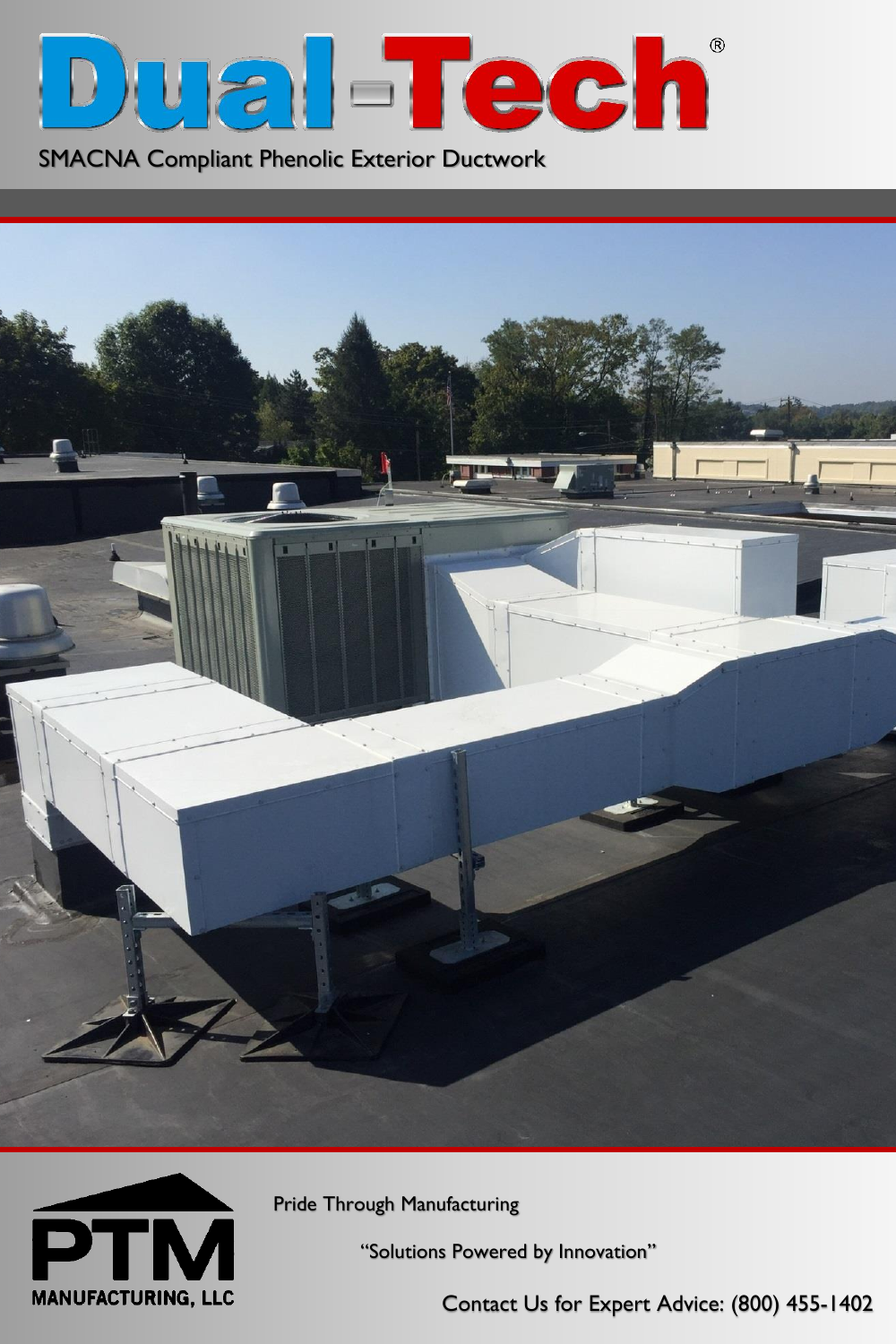### **Description**

Dual-Tech® is the PTM PATENTED pre-insulated ducting system that combines the features and benefits of the SMACNA compliant Kingspan KoolDuct® with Techna-Duc® in an all-inone air distribution system.

Dual-Tech® is the pre-fabricated, double-layer ducting system that is suitable for indoor and outdoor applications. Its .032 aluminum jacketing is the exterior armor to the SMACNA compliant Kingspan KoolDuct® that is UL 181 Listed as a Class 1 Air Duct System. It is CFC/HCFC-free, using a blowing agent that has zero Ozone Depletion Potential (ODP) and low Global Warming Potential (GWP), which makes it Environmentally Friendly.

The Dual-Tech® System Eliminates the need to install insulation as a second operation; this faster, single trade install reduces time onsite and improves overall construction schedules. If you want to save time, reduce construction timelines, and save money – then Dual-Tech® **is for you.**

PTM Dual-Tech® greatly reduces HVAC system run time by providing an airtight system with <1% air leakage with a standard R-16 insulation rating. This reduces utility costs greatly and virtually eliminates maintenance costs over the life of the product. In addition to all these benefits, we confidently back Dual-Tech® by PTM's 20 year limited warranty!

## Recommended Uses:

PTM Dual-Tech<sup>®</sup> is primarily designed for exterior HVAC ducting application on new construction and existing HVAC upgrades. It delivers a maximum Static Pressure of positive 6 in. w.g./1500Pa and a negative 6 in. w.g./1500Pa. that will easily achieve SMACNA air leakage Class 3.

PTM Dual-Tech® is suitable for interior applications as well. It is ideal for exposed ducting in mechanical equipment rooms, gymnasiums or anywhere a protection jacketed duct is needed.

PTM Dual-Tech<sup>®</sup> is the perfect choice for all HVAC supply, return, fresh air, and outside air ducting needs, providing longterm energy efficiencies that will improve the IAQ of the building.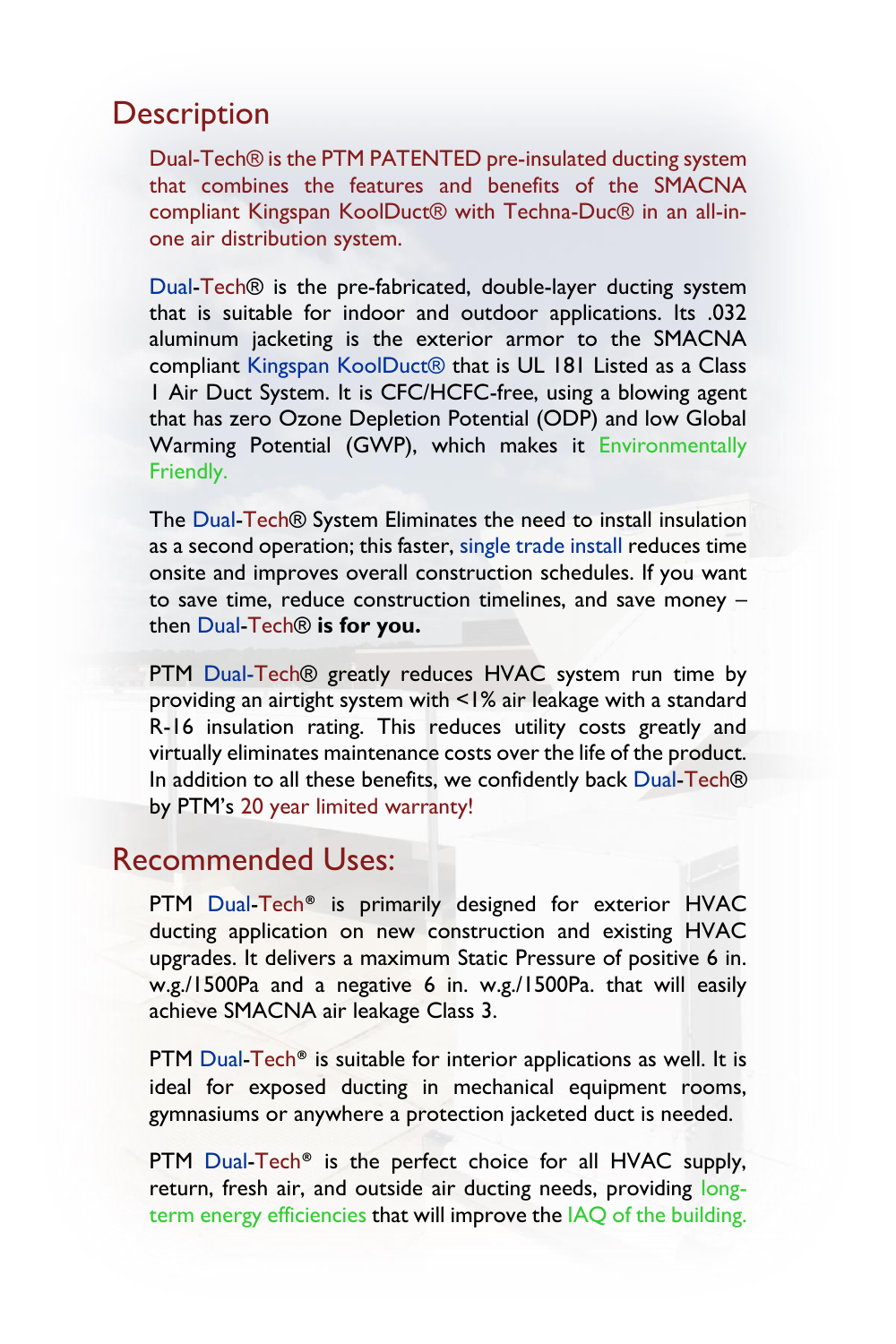

Central Dauphin School District Administration Building, Harrisburg PA



Sheridan College Tech Center Sheridan, WY



#### The Sheffield at Englewood South Englewood, NJ



Sight and Sound Theatre Strasburg, PA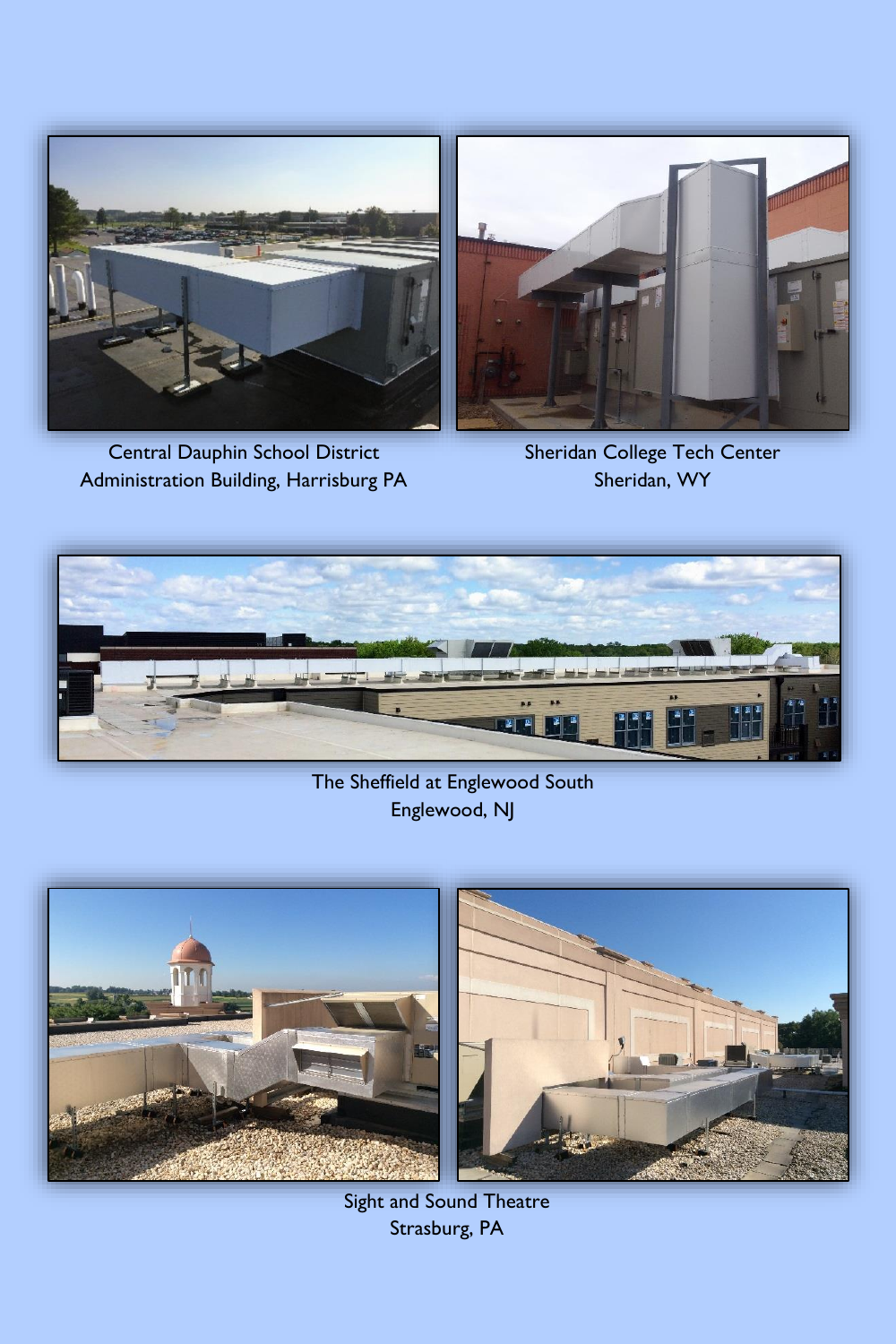

# General Properties

| Mean Air Velocity (Max.)                                                              | 5000 fpm/ 25.4 m/s                                                 |
|---------------------------------------------------------------------------------------|--------------------------------------------------------------------|
| Design Pressure (Higher Pressure<br>Gauges Available Upon Request)                    | Positive: 6 in. w.g. / 1500Pa<br>Negative: 6 in. w.g. / 1500 Pa    |
| Nominal Density Range of Insulation                                                   | 3.43-3.75 pcf/55-50 kg/m <sup>3</sup>                              |
| <b>Closed Cell Content</b>                                                            | $>90\%$                                                            |
| Specific Heat Capacity of Insulation                                                  | 0.45 Btu/lb*°F / 1.88 kJ/kg*°C                                     |
| Minimum Compressive Strength at<br>10% Compression (BS EN 826: 1996)                  | 29 psi / 200kpa                                                    |
| Thermal Conductivity (k-value) at 50-<br>75°F Mean (ASTM C 518)                       | 0.146 Btu*in/ft <sup>2*</sup> hr*°F                                |
| Thermal Resistance (Material R-<br>Value: Installed & Out of Package)<br>(ASTM C 518) | $(2)$ 1-3/16" layers<br>16.2ft <sup>2*</sup> hr <sup>*</sup> F/Btu |
| Internal Air Temperature                                                              | $-15^{\circ}$ F to $+185^{\circ}$ F                                |

**Fire & Smoke Performance:** The panels successfully pass the Burning Test (UL 181) and do not exceed flame spread / smoke developed indices 25/50 (ASTM E 84 / UL 723).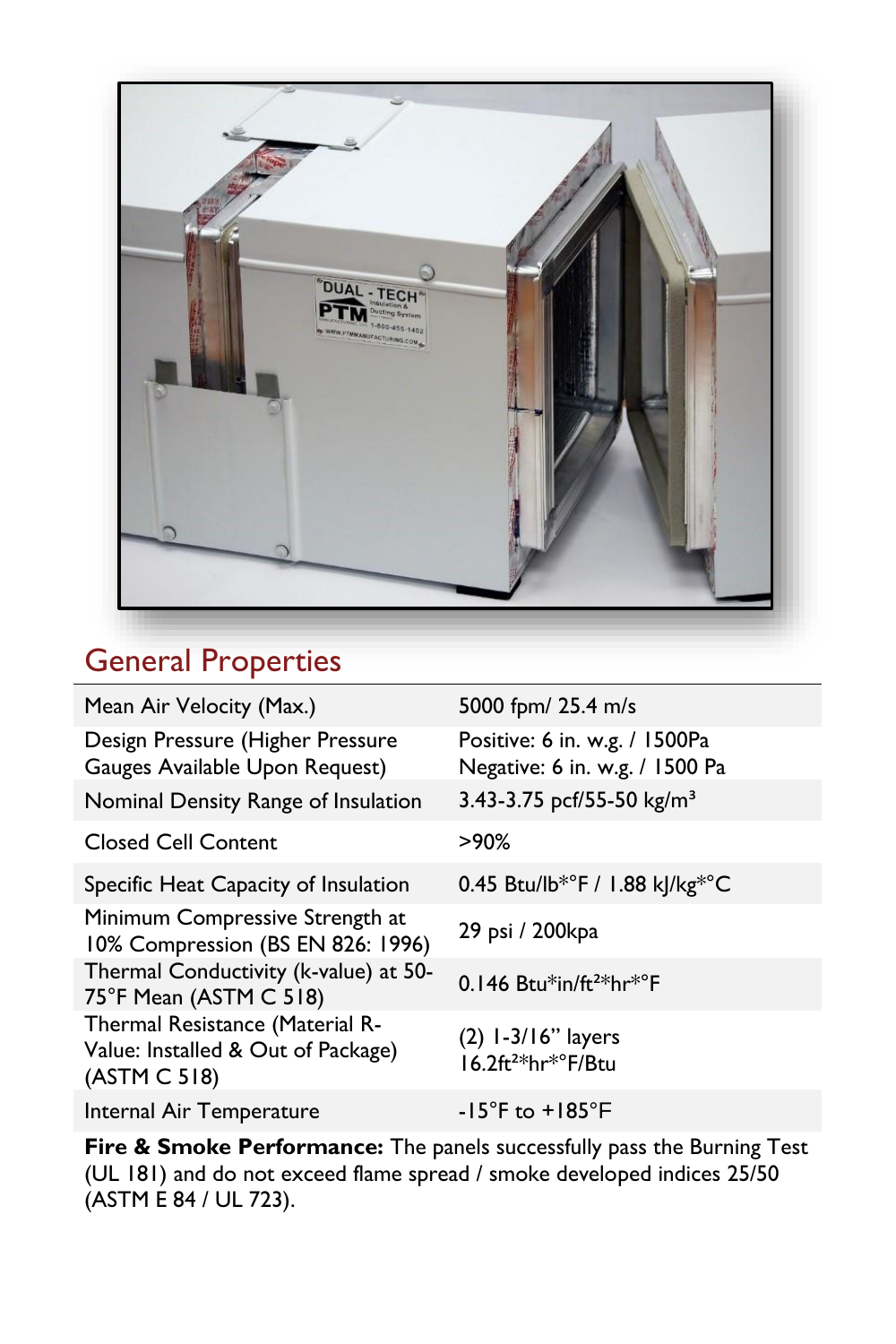# Features and Benefits:

- Dual-Tech® carries a 20 year limited warranty
- Dual-Tech<sup>®</sup> resolves issues that exist with many traditional sheet metal systems with insulation – such as weight, space, installation time, and energy performance
- Dual-Tech<sup>®</sup> is ideal for jobs where a non-fibrous solution is desired. The air stream in the sealed duct flows only on aluminum, making it ideally suited for high specification applications
- Dual-Tech®'s **patented system** combined with the fully sealed duct seams produce a system that is **virtually airtight**
- Dual-Tech® yields significant savings in reduced heating and cooling loads due to the superior insulating properties of the phenolic panel and minimal air leakage of the jointing system
- Dual-Tech<sup>®</sup> offers significant installed cost savings over other insulated sheet metal systems
- **Fully assembled and factory sealed**
- **Single trade installation**
- Improves installation speed (2x that of sheet metal and insulation)
- Superior strength (double-layer construction)
- R-16 Thermal rating (greater values available)
- Low air leakage: Less than 1%
- Inner layer fabricated to UL-181 Listed Class 1 Ducting
- Whole life cost savings up to 30% over 30 years
- Eliminates fibers from the air stream
- Reduces weight loads (1/3) the weight of sheet metal & insulation), less than 2lbs. / sq. ft.
- Reduction in CO2 emission (1.79 lb./sq. ft. of bldg. floor area)
- Ductwork fabricated from the SMACNA compliant **Kingspan KoolDuct®** system can contribute points towards achieving credits, including pilot credits, in many of the LEED (Leadership in Energy & Environment Design) rating systems, developed by the USBGC (United States Green Building Council)